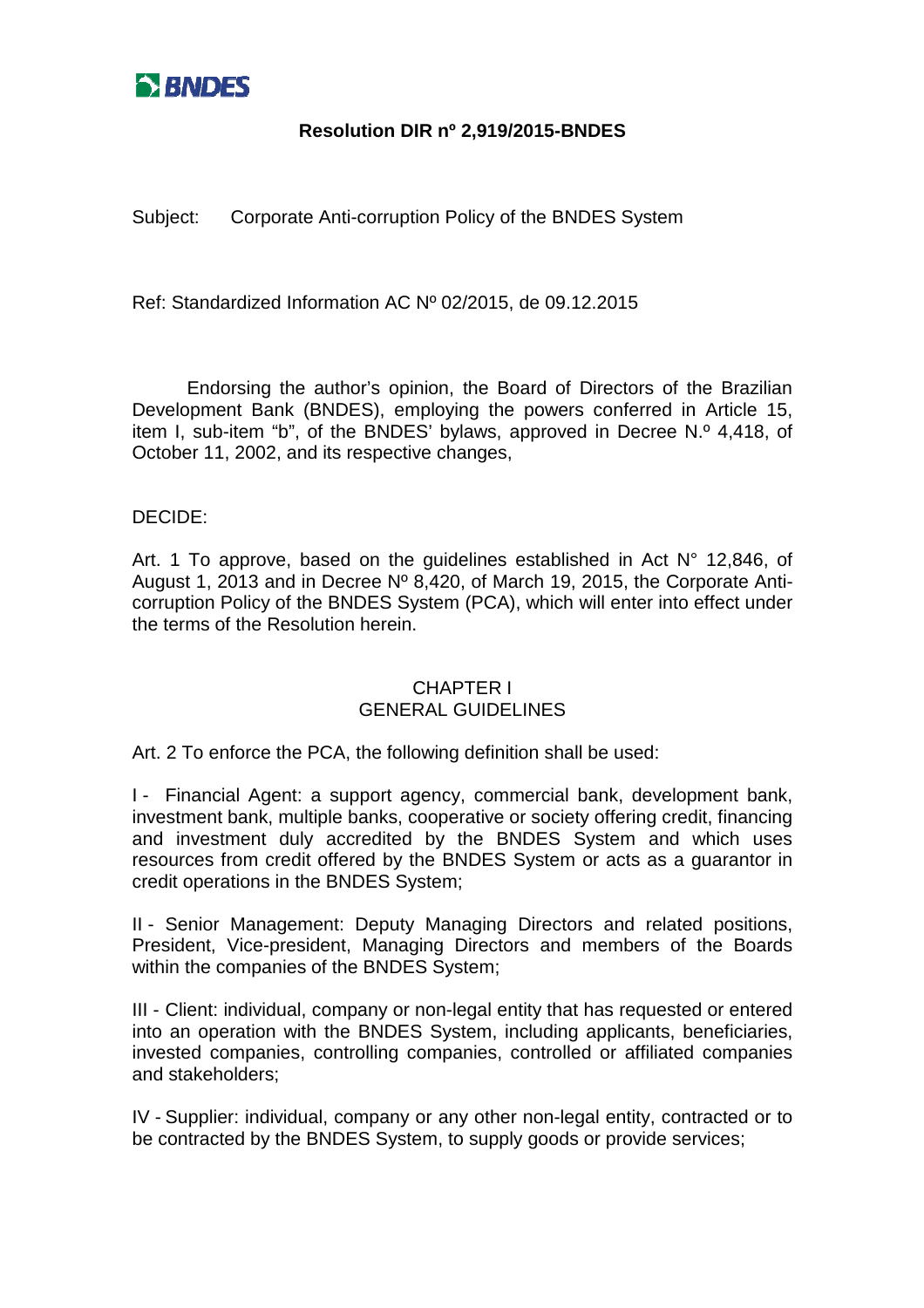

V - Participants of the BNDES System: members of the Advisory Boards, the Auditing Committee, Fiscal Councils, the Executive Directors, the Board members, the Ombudsperson's Office, those holding executive positions, employees and interns of the companies that make up the BNDES System;

VI - Related people: administrators, employees, agents, proxies, representatives, contracted third parties, subcontracted third parties, delegated parties or those that act in any manner or form on behalf of a Financial Agent, Client or Supplier; and

VII - Integrity Program: a set of norms and procedures adopted by the BNDES System to meet the objectives of the PCA herein.

Sole Paragraph. For the purposes of the PCA herein, a person shall be considered a Participant should they, after having been recommended by a company within the BNDES System, act as a member of an agency belonging to a company in which the BNDES System has a stake and a civil servant or employees on loan to companies within the BNDES System.

Art. 3 The PCA' objectives include:

I - Fostering an environment promoting ethical behavior, responsible involvement and loyal practice in in the relations between Participants of the BNDES, Suppliers, Clients, Financial Agents and Related People;

II - Reinforcing the BNDES System's commitment to proactively cooperate with national and international initiatives to prevent and combat corruption, in all its forms;

III - Preventing, detecting and punishing poor conduct and illicit practices committed by Participants of the BNDES System, Suppliers, Clients, Financial Agents and Related People that affect the entities in the BNDES System in any way; and

IV - Guiding Participants of the BNDES System with regards to identifying conduct and situations that are applicable to the BNDES System and that may constitute acts of corruption and other similar illicit acts.

Art. 4 The PCA is applicable in Brazil and abroad to all Participants of the BNDES System and to people with which they maintain relations.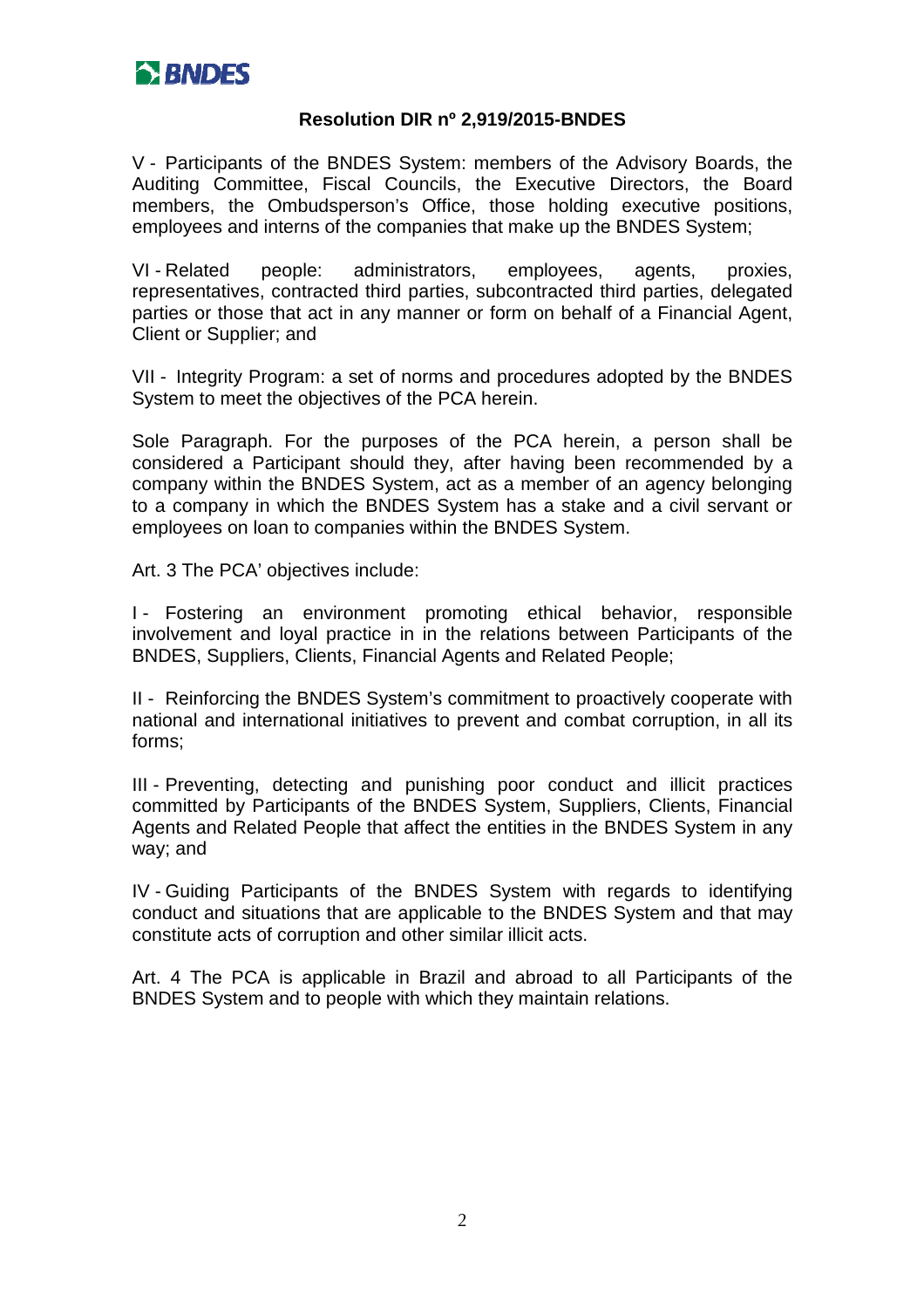

### CHAPTER II **DIRECTIVES**

Art. 5 The PCA's directives include:

I - The Senior Management's commitment to all acts and measures required to implement, apply and guarantee the effectiveness of the integrity policies and procedures of the BNDES System;

II - Fostering an organizational culture based on integrity, transparency and aligned with ethical principles and standards of conduct, emphasizing the importance of the level of organization for all, including promoting awareness campaigns and training sessions;

III - Continuously improving work processes within the BNDES System and integrating the PCA into its policies, practices and procedures;

IV - Preventing acts of corruption and similar practices when carrying out the BNDES System's operations in the country and abroad, in compliance with both national legislation and that in effect in each country it operates in;

V - Operating in compliance with international commitments that the federal government has taken on with regards to preventing and combating corruption, while respecting the legislation in effect;

VI - Fostering and taking part in group efforts within the National Financial System and the Public Federal Administration to prevent and combat corruption;

VII - Monitoring and assessing the PCA and the internal procedures aimed at preventing and combating corruption;

VIII - Communicating to and collaborating with the competent authorities in assessments related to damaging acts against public administration that stem from their activities, while respecting legislation and the internal norms;

IX - Treating information with the confidentiality required when registering and analyzing operations and facts that may reveal signs of corruption, and communicating them to the competent authorities;

X - Establishing procedures that promptly interrupt irregularities and infractions detected and rectifying the damage caused in a timely fashion;

XI - Adopting and maintaining procedures to periodically analyze internal and external risks related to corruption and to implementing controls that are in accordance with the importance of such risks;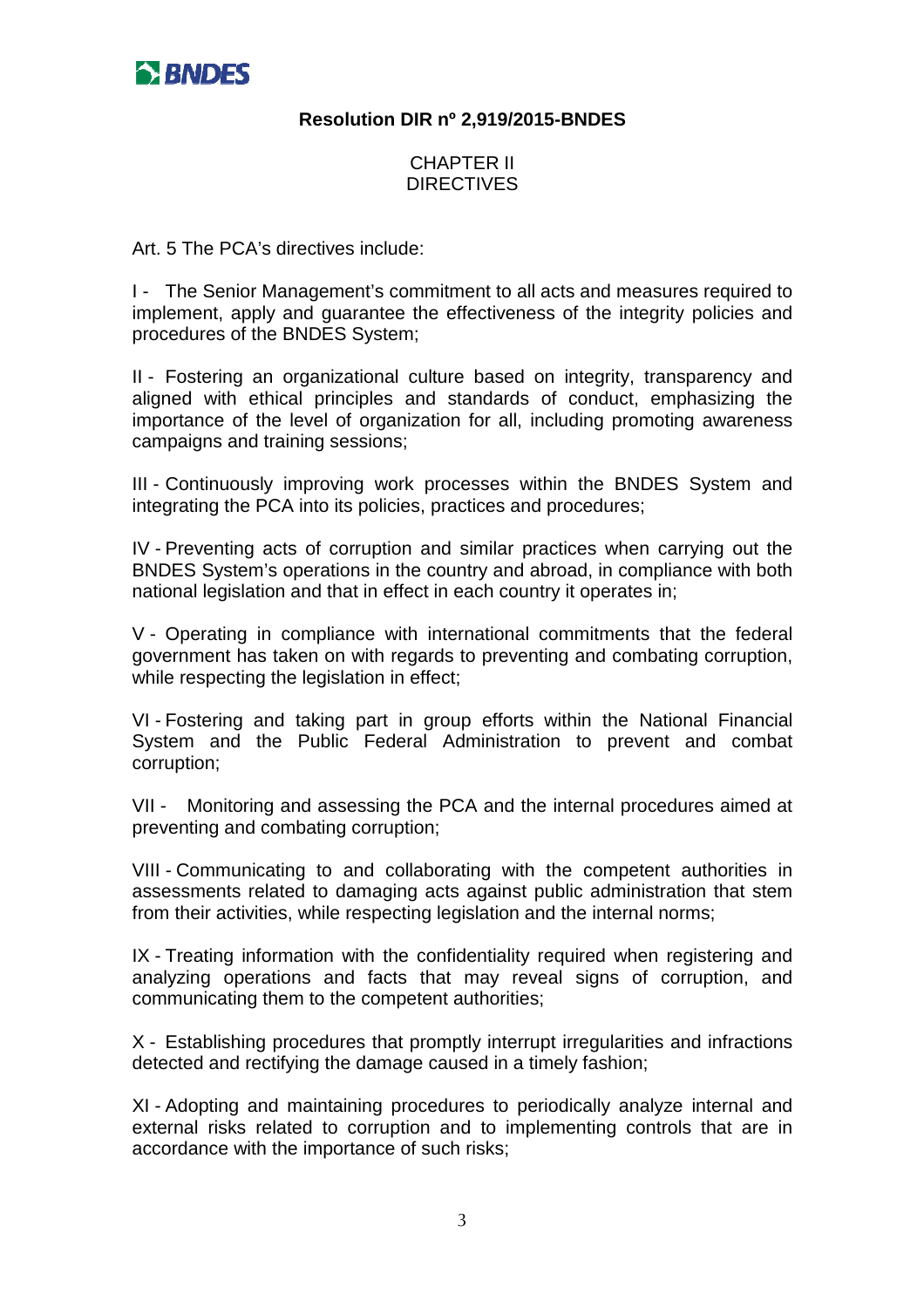

XII - Making available a channel to report irregularities, which is open and widely publicized, as well as mechanisms aimed at protecting those reporting in good faith;

XIII - Guaranteeing independence and impartiality when treating all and any reports received;

XIV - Encouraging Related People to adopt anti-corruption practices, compliance and social responsibility;

XV - Adopting an effective training program for Participants of the BNDES System in accordance with their positions and responsibilities;

XVI - Implementing procedures that help prevent fraud and illicit acts within the BNDES System in the scope of procurement processes, when entering into administrative contracts or during any interaction with the public sector, even if mediated by third parties, such as payment of taxes, subjection to inspections or obtainment of authorizations, licenses, permits and certificates; and

XVII - Extensive disclosure of the PCA, including to Related People.

### CHAPTER III ATTRIBUTIONS AND RESPONSIBILITIES

Art. 6 It is the responsibility of:

I – the Participants of the BNDES System to commit to respecting, applying and guaranteeing the effectiveness of the PCA directives, as well as taking part in anti-corruption training made available by the companies in the BNDES System.

II – the Risk Management Division (AGR):

a) to maintain the PCA up-to-date, so as to guarantee that changes to legislation and regulations, directives, instruments or practices are respected;

b) to foster periodic risk analysis to incorporate necessary adaptations into the Integrity Program;

c) to systematically monitor how the Integrity Program is implemented and applied, and, when the case may be, forward reports to Senior Management; and

d) to forward proposals to the Fundamental Unit responsible for institutional communication with efforts to raise awareness as established in Art.5, item II, of the PCA herein.

III – the Ombudsperson's Office: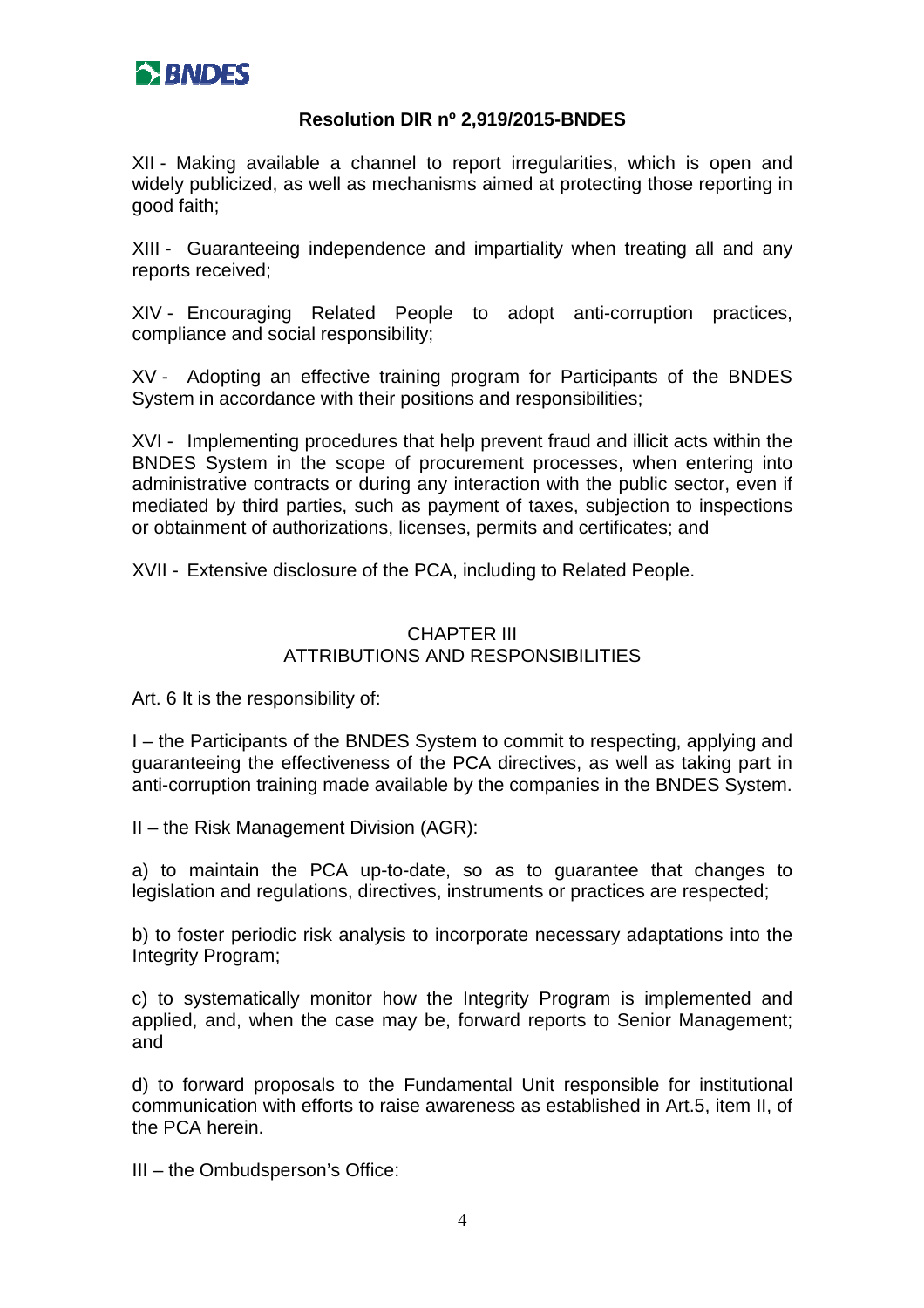

a) to maintain a channel to receive reports on irregularities;

b) to provide explanations and to inform those that sent reports on the ongoing status of said reports, except when confidentiality is required to clarify facts and protect the reputation of those involved;

c) to forward, once the reports have been analyzed and finalized, answers to those that sent said reports;

d) to make recommendation to Senior Management concerning possible improvements in the directives and practices aimed at preventing, monitoring and combating corruption within the scope of the companies in the BNDES System, based on analysis of the reports received; and

e) to forward an annual report on the reports received and treated within the scope of the PCA, the AGR, and the Internal Auditing Division (AT).

IV – the Human Resources Division (ARH): to put together training sessions on anti-corruption, and file the roll call with participants' names.

V – the Internal Auditing Division (AT): to examine and assess the effectiveness of the work processes in the BNDES System and to integrate the PCA into its policies, practices and procedures.

VI – the Credit Division (AC): to design and update the questionnaire on the Integrity Program of Clients in the BNDES System.

VII – the Fundamental Units:

a) to respect, while carrying out its activities, the directives in the PCA;

b) to inform the department responsible for the registering the existence of any investigation, inquiry, action, judicial or administrative procedure related to injurious acts, offenses or crimes against the economic or tax orders, "laundering" or concealment of assets, rights and values or against the national financial system, the capital markets or public administration, national or foreign, including, without limitation, unlawful acts that could give rise to administrative, civil or criminal liability under Laws No. 6,385, of December 7, 1976 ; No. 7,492, of June 16, 1986; No. 8,137, of December 27, 1990; No. 8429 of June 2, 1992; 8.666, of 21 June 1993 (or other rules of bidding and contracts of Public Administration); 9613 of 3 March 1998; No. 12,846, August 1, 2013; in respect of the people mentioned in items I, III, IV and VI of art. 2 of the PCA, as long as the Fundamental Unit has been formally notified, by those people or by the competent authority on the existence of the facts described, or have identified it in the documents received during the analysis or during the monitoring of the operation; and